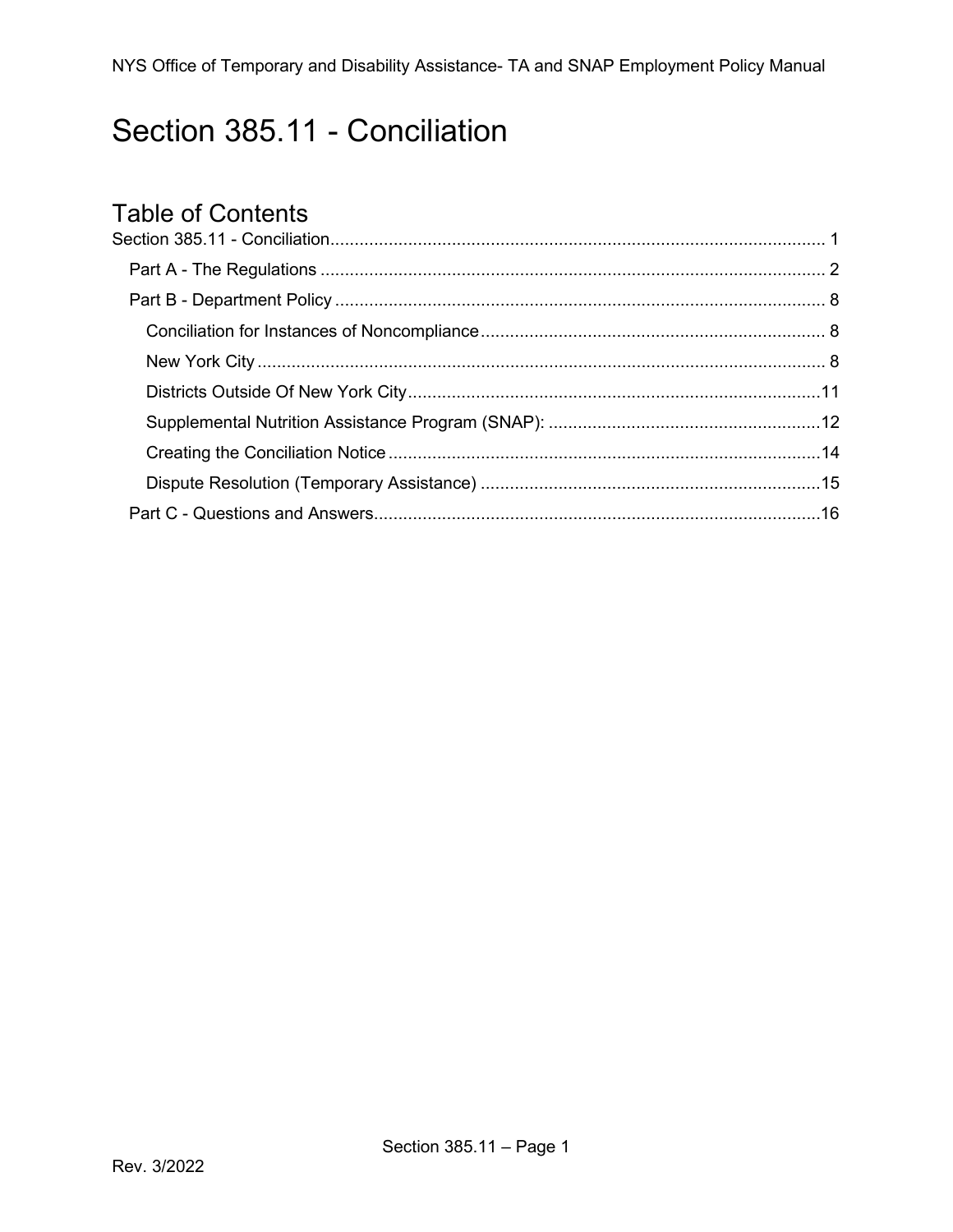## <span id="page-1-0"></span>Part A - The Regulations

- a) Conciliation for refusal or failure to comply with public assistance work requirements for individuals not living in a city with a population of 1,000,000 or more people.
	- 1) The social services official shall issue a conciliation notice to any applicant for or recipient of public assistance who has refused or failed to comply with the requirements of this Part. However, no notice of conciliation shall be issued to: an applicant deemed ineligible for public assistance pursuant to section 385.2(c)(1) of this Part; an applicant who is ineligible for public assistance pursuant to section  $385.6(a)(7)(i)$  of this Part; an applicant who is ineligible for public assistance pursuant to section 385.7(a)(7)(i) of this Part; or an applicant who is ineligible for public assistance pursuant to section 385.9(e)(5) of this Part.
	- 2) Such notice shall:
		- i) indicate that a failure or refusal to participate has occurred;
		- ii) indicate the specific instance or instances of willful refusal or failure to comply without good cause with the requirements of this Title;
		- iii) indicate that the individual has a right to provide reasons for such failure or refusal to participate;
		- iv) Include an explanation of what constitutes good cause for non-compliance and acceptable forms of evidence that may warrant an exemption from work requirements including, but not limited to, evidence of domestic violence, and/or physical and/or mental health conditions. Such evidence may be provided at the conciliation conference;
		- v) include the necessary actions that must be taken to avoid a *pro rata* reduction in public assistance benefits; and
		- vi) indicate that, in the case of an applicant for or recipient of family assistance, the individual shall have 10 days from the date of the conciliation notice to request a conciliation, and in the case of an applicant for or recipient of safety net assistance, 7 calendar days from the date of the conciliation notice to request conciliation.
	- 3) If the individual does not contact the social services official within the periods set forth in paragraph (2) of this subdivision, the social services official shall issue a notice of denial or a 10-day notice of intent to discontinue or reduce public assistance. Such notice shall:
		- i) be designed by the office; provided, however, that the social services official may submit for approval a local equivalent which meets the requirements of this paragraph;
		- ii) indicate the specific instance or instances of willful refusal or failure to comply without good cause with the work requirements of this Part;
		- iii) indicate the necessary actions that must be taken to avoid a *pro rata* reduction in public assistance benefits; and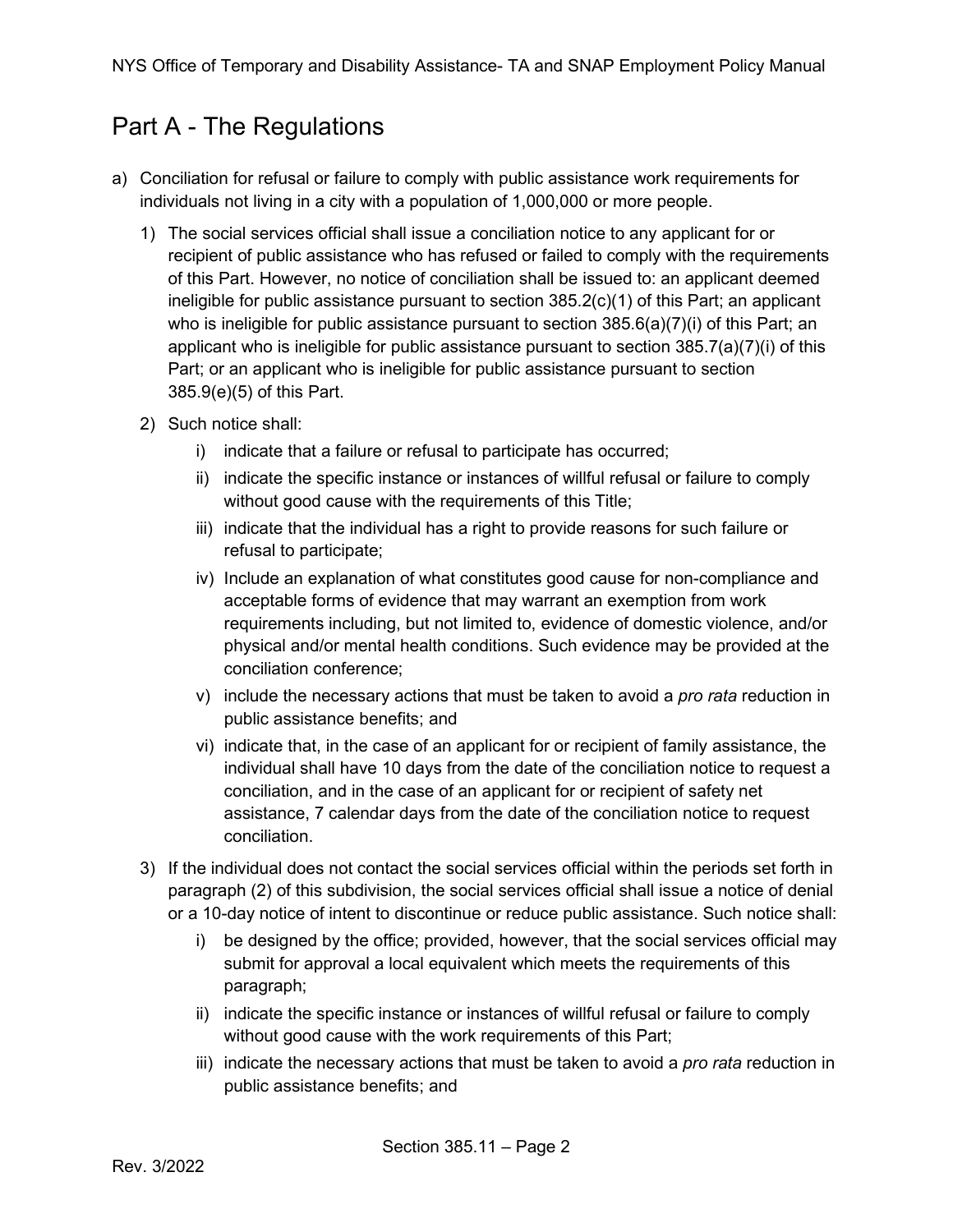- iv) include a statement, approved by the commissioner and in accordance with the provisions of Part 358 of this Title, indicating that the individual has the right to a fair hearing related to such denial, discontinuance or reduction.
- 4) If the individual contacts the social services official within the periods set forth in paragraph (2) of this subdivision, the individual shall be responsible for providing the social services official with reasons for his or her failure or refusal to comply.
	- i) if the social services official determines that the individual's refusal or failure to comply was willful and without good cause, the social services official shall issue a 10-day notice pursuant to the requirements of paragraph (3) of this subdivision;
	- ii) if the social services official determines that the individual's failure or refusal to comply was not willful or was with good cause, the procedure shall terminate.
- 5) The conciliation period shall last no longer than 14 calendar days from the date on which an applicant for or recipient of safety net assistance requests conciliation, and no longer than 30 calendar days from the date of the conciliation notice issued to an applicant for or recipient of family assistance, unless the individual and the social services official agree that the conciliation period should last longer.
- b) Reengagement/conciliation; refusal to participate with public assistance work requirements for individuals living in a city with a population of 1,000,000 or more people.

(1) The social services official shall issue a reengagement/conciliation notice to any applicant for or a recipient of public assistance who has refused or failed to comply with the requirements of this Part. However, no notice of reengagement/conciliation shall be issued to: an applicant deemed ineligible for public assistance pursuant to section 385.2(c)(1) of this Part; an applicant who is ineligible for public assistance pursuant to section 385.6(a)(7)(i) of this Part; an applicant who is ineligible for public assistance pursuant to section 385.7(a)(7)(i) of this Part; or an applicant who is ineligible for public assistance pursuant to section 385.9(e)(5) of this Part.

- (2) Such notice shall:
	- (i) indicate that a refusal or failure to participate has occurred;

(ii) indicate the specific instance or instances of willful refusal or failure to comply without good cause with the requirements of this Title;

(iii) indicate that the individual has a right to provide reasons for such refusal or failure to participate or to avoid a *pro rata* reduction in public assistance benefits;

(iv) include an explanation of what constitutes good cause for non-compliance and acceptable forms of evidence that may warrant an exemption from work requirements including, but not limited to, evidence of domestic violence, and/or physical and/or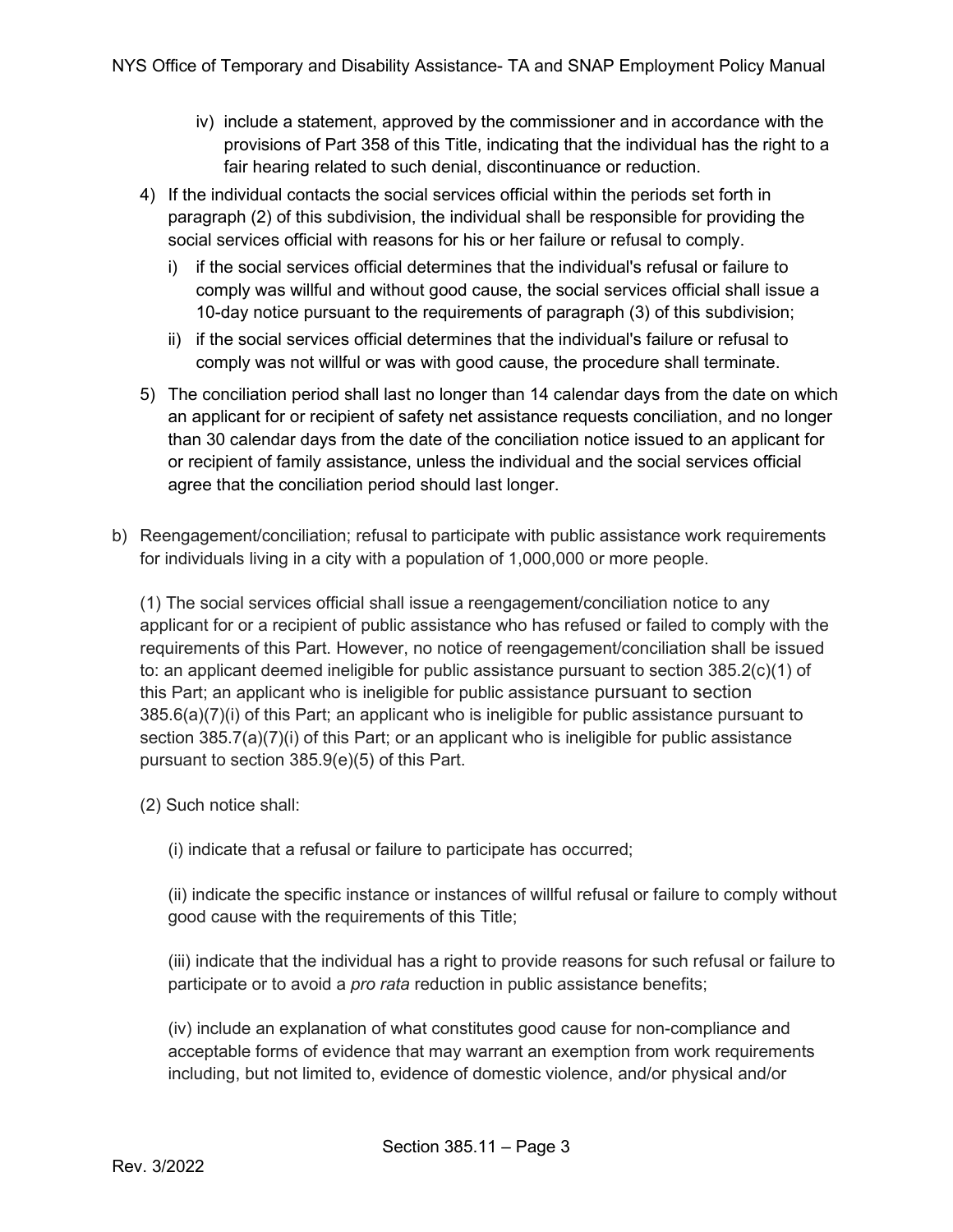mental health conditions. Such evidence may be provided at the reengagement/conciliation conference;

(v) indicate that the individual's case was reviewed before sending the notice required pursuant to this section and that the social services district has determined, based on the information available at the time of the review, that appropriate child care, transportation and accommodations for a disability as reasonably known to the social services district to have been appropriate to the individual were available at the time of the refusal or failure to participate;

(vi) include the necessary actions that must be taken to avoid a *pro rata* reduction in public assistance benefits, including reengaging in work activities as assigned by the social services district for a minimum of 5 business days but no more than 10 business days. An individual may also avoid a *pro rata* reduction in public assistance benefits by documenting an exemption pursuant to section 385.2 of this Part; and

(vii) indicate that the individual shall have 10 calendar days from the date of the reengagement/conciliation notice to request reengagement/conciliation.

(3) If the individual does not contact the social services official within 10 calendar days from the date of the reengagement/conciliation notice, the social services official shall make a finding of whether the alleged refusal or failure to comply was willful and without good cause. The social services district shall consider any evidence in the possession of the social services district indicating that the participant has good cause. If the individual is otherwise participating in work activities as assigned by the social services district, there shall be no finding of willfulness without good case based on a single missed appointment or infraction. If the social services district determines that the noncompliance was willful and without good cause, the individual has not reengaged in work requirements as assigned by the social services district and the individual has not documented that he/she is exempt from the assigned work requirement, the social services district shall issue a notice of denial or a 10-day notice of intent to discontinue or reduce public assistance. Such notice shall:

(i) be designed by the office; provided, however, that the social services official may submit for approval a local equivalent form which meets the requirements of this paragraph;

(ii) indicate the specific instance or instances of willful refusal or failure to comply without good cause with the requirements of this Title;

(iii) indicate that the social services district has determined, based on the information available to the social services district at the time of the review, that appropriate child care, transportation and accommodations for a disability as reasonably known to the social services district were available at the time of the failure to participate;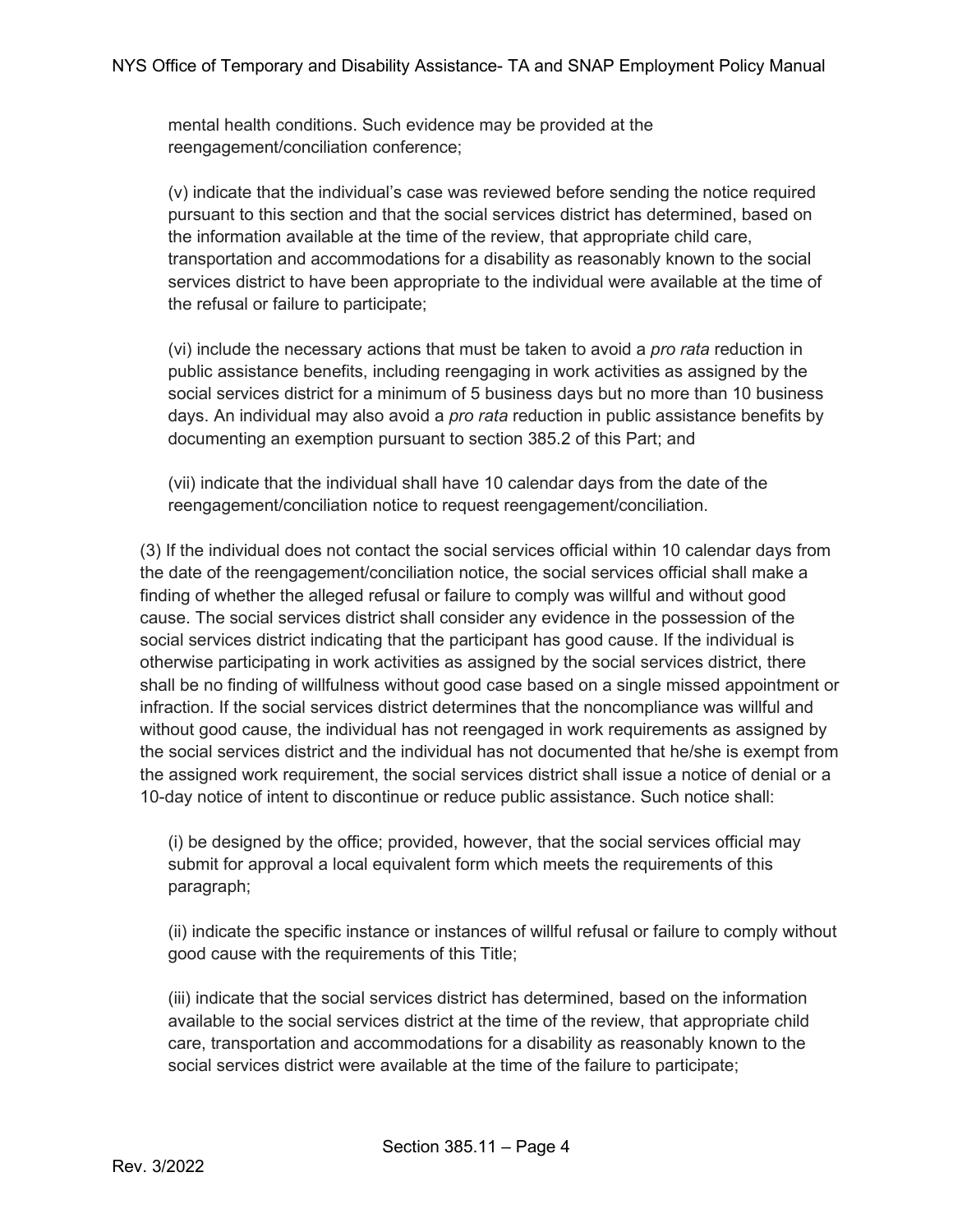(iv) indicate the necessary actions that must be taken to avoid a *pro rata* reduction in public assistance benefits including reengaging in work requirements as assigned by the social services district or documenting that he/she has become exempt from the requirement to participate in work activities pursuant to section 385.2 of this Part; and

(v) include a statement approved by the commissioner, and in accordance with the provisions of Part 358 of this Title, indicating that the individual has the right to a fair hearing related to such denial, discontinuance or reduction.

(4) If the individual contacts the social services official within the period set forth in paragraph (2) of this subdivision, the individual shall be responsible for providing the social services official with the reason(s) for his or her refusal or failure to comply.

(i) If the social services official determines that the individual's refusal or failure to comply was willful and without good cause and the individual does not reengage in work requirements as assigned by the social services district for a minimum of 5 business days but not more than 10 business days, the social services official shall issue a 10-day notice pursuant to the requirements of paragraph (3) of this subdivision.

(ii) If the social services official determines that the individual's refusal or failure to comply was not willful or was with good cause or the individual reengages in work requirements as assigned by the social services district for a minimum of 5 business days but not more than 10 business days, the reengagement/conciliation procedure shall terminate.

(5) The reengagement/conciliation period shall last no longer than 30 calendar days from the date of the conciliation notice issued to a public assistance applicant or recipient, unless the social services official extends the conciliation period based on case specific circumstances.

(6) No notice shall be sent unless it has been determined that the individual is not exempt and that appropriate child care, transportation and accommodations for a disability as reasonably know to the social services district were available at the time of refusal or failure to comply.

- c) Conciliation for the grievances of individuals assigned to public assistance work activities.
	- 1) The social services official must establish a conciliation procedure for the resolution of grievances initiated by individuals assigned to work activities.
	- 2) In establishing such procedure, the social services official must:
		- i) enter into an agreement with an independent entity;
		- ii) employ district staff at a supervisory level who are trained in mediation and who have no direct responsibility for an individual's case; or
		- iii) designate supervisory staff, who need not be trained in mediation who have no direct responsibility for an individual's case to serve as mediators for such grievances.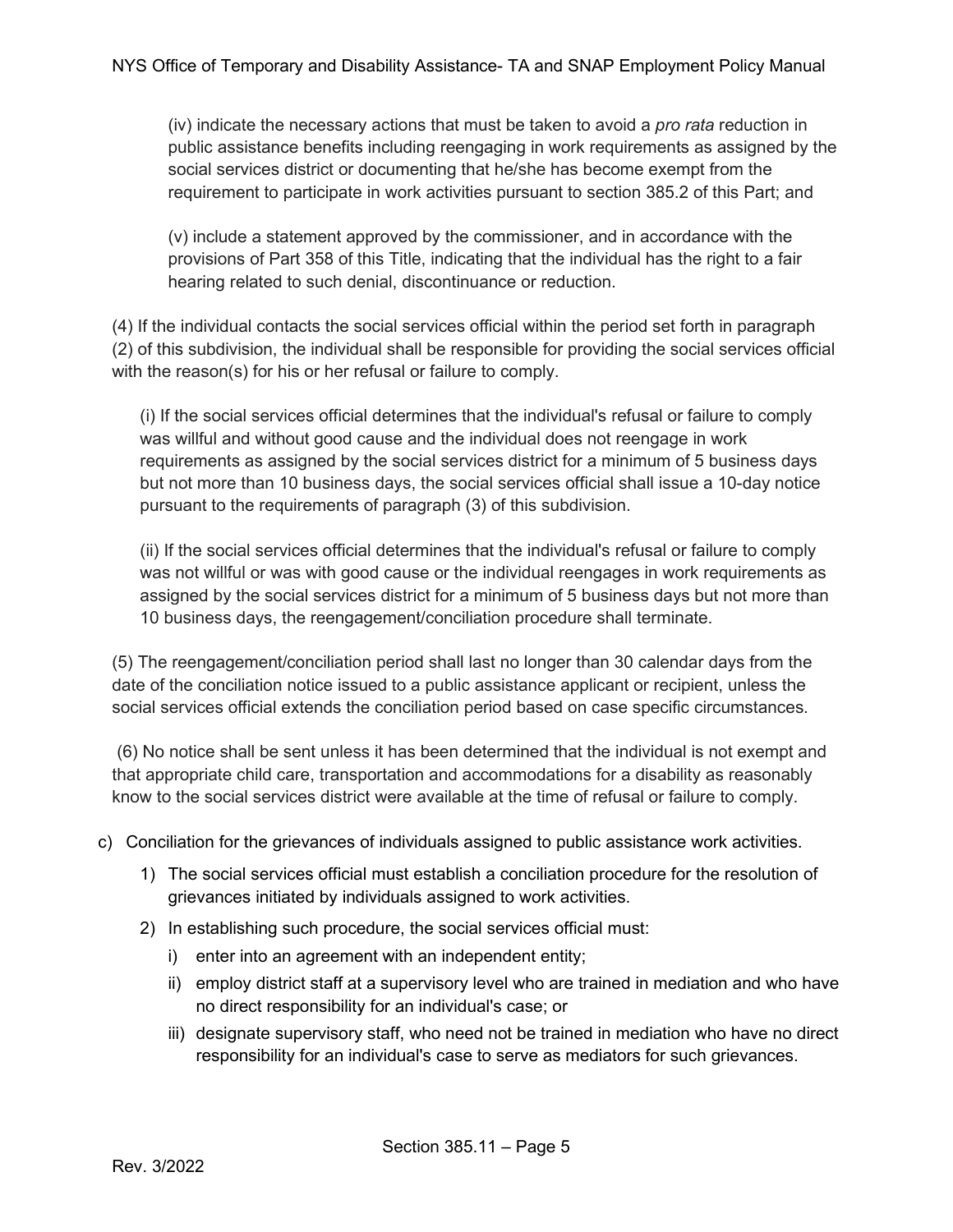- 3) Such procedure must afford the individual an opportunity to dispute an assignment to a work activity made in accordance with the provisions of this Part.
- 4) The social services official shall provide for at least one meeting which includes the individual, appropriate social services staff and the mediator. Such meeting shall occur within 30 days of the day on which the individual submitted a grievance in writing to the social services official.
- 5) No sanction relating to the subject dispute shall be imposed during the conciliation process, which shall begin on the day on which the individual submitted a grievance in accordance with the provisions of this subdivision and shall end on the day upon which written notice has been provided to the individual which indicates the results of the conciliation.
- 6) If the individual's grievance is not resolved through conciliation, the individual shall be informed of the right to a fair hearing. Notwithstanding such right to a fair hearing, the individual shall be required to participate in work activities as assigned in accordance with the requirements of this Part during the adjudication process.

(d) Conciliation for refusal or failure to comply with Supplemental Nutrition Assistance Program (SNAP) work requirements.

(1) The social services official shall issue a conciliation notice to a SNAP recipient who has failed or refused to comply with SNAP work requirements.

(2) Such notice shall:

(i) indicate that a failure or refusal to participate has occurred;

(ii) indicate that the individual has a right to provide reasons for such failure or refusal to participate;

(iii) indicate that the individual has a right to avoid a reduction or discontinuance in SNAP benefits by timely demonstrating compliance with SNAP work requirements as determined by the social services district; and

(iv) indicate that the individual shall have 10 calendar days from the date of the notice to request a conciliation and/or an opportunity to timely demonstrate compliance with SNAP work requirements.

(3) If the individual does not contact the social services official within the time period set forth in paragraph (2) of this subdivision and provide a good cause reason for his or her failure or refusal to comply with SNAP work requirements, document an exemption from work requirements, or timely demonstrate compliance with SNAP work requirements, the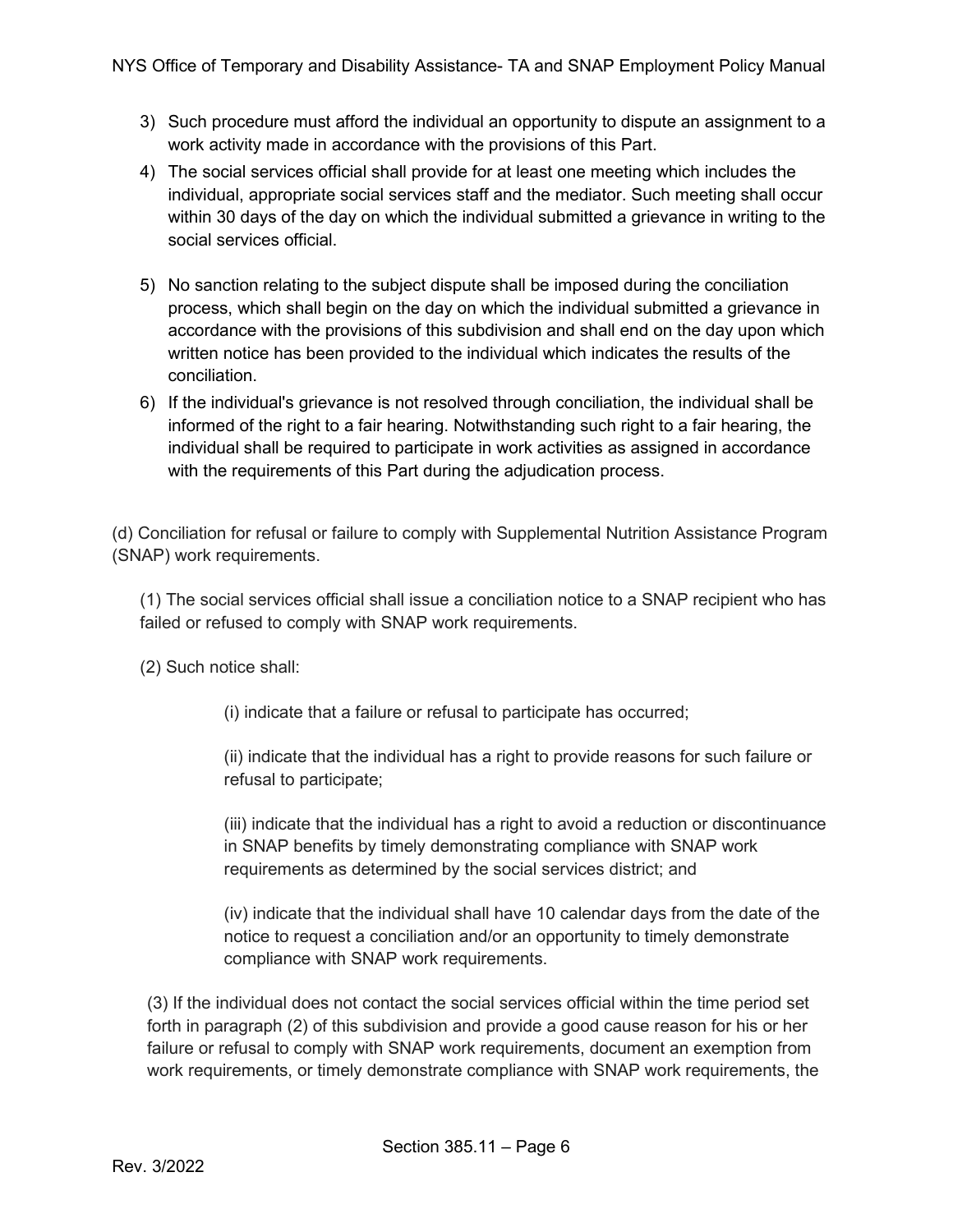social services official shall issue a 10-day notice of intent to discontinue or reduce SNAP benefits.

(4) If the individual does contact the social services official within the time period set forth in paragraph (2) of this subdivision, the individual shall be responsible for providing the social services official with reasons for his or her failure or refusal to comply, and may be required to produce documentation establishing such reasons as determined necessary by the social services district.

(i) If the social services official determines that the individual's failure or refusal to comply was with good cause, the conciliation procedure shall terminate.

(ii) If the social services official determines that the individual's failure or refusal to comply was without good cause, the social services official shall issue a 10-day notice of intent to discontinue or reduce SNAP benefits pursuant to paragraph (3) of this subdivision, unless the individual demonstrates compliance pursuant to paragraph (5) of this subdivision.

(5) Regardless of whether the individual provides reason for his or her failure to participate in SNAP work requirements, should the individual demonstrate compliance with SNAP work requirements as assigned and in the timeframe established by the social services district, then the conciliation procedure shall terminate.

(6) The conciliation period shall last no longer than 30 calendar days from the date of the conciliation notice, unless the social services official determines that the conciliation period should last longer.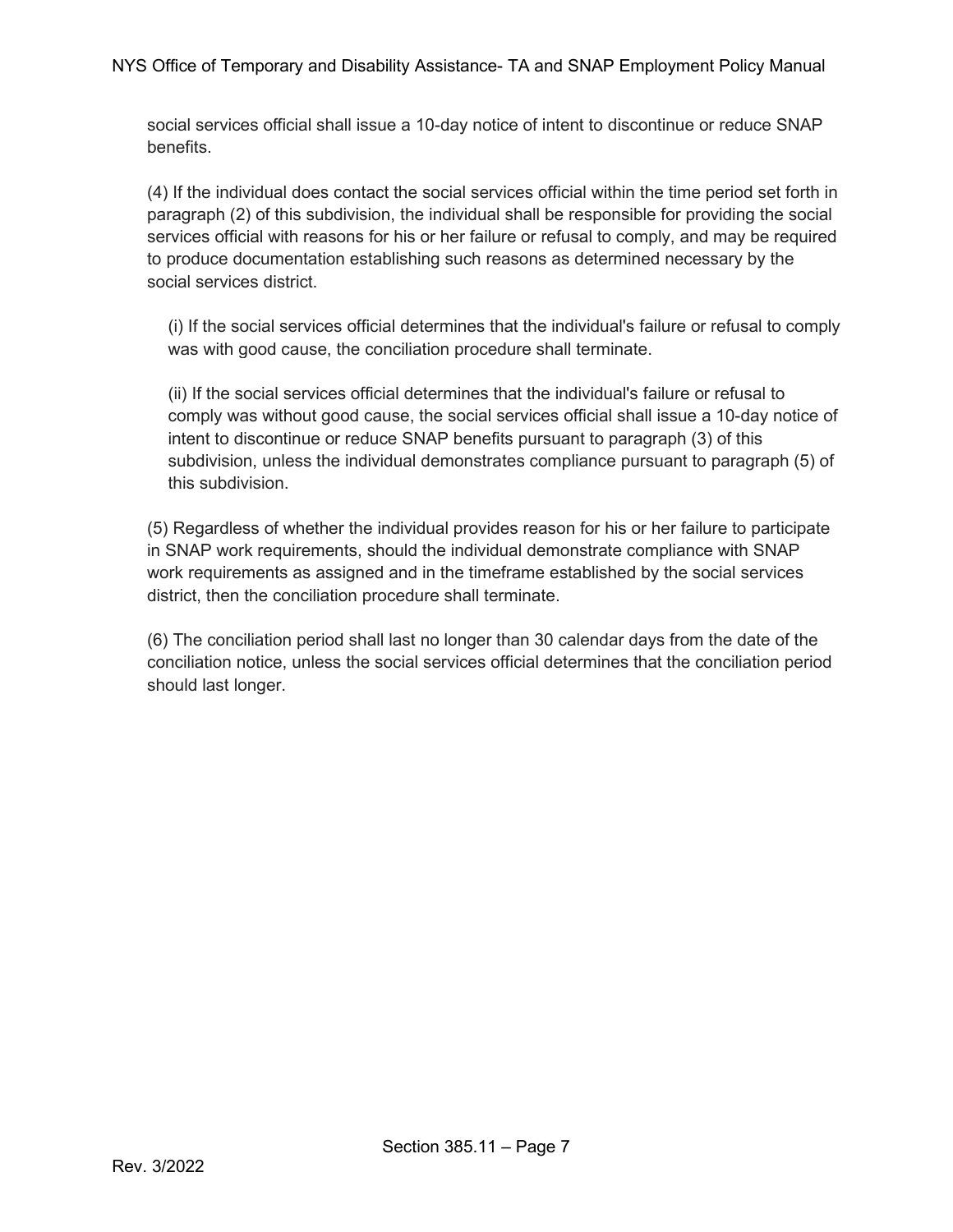# <span id="page-7-0"></span>Part B - Department Policy

#### <span id="page-7-1"></span>Conciliation for Instances of Noncompliance

Districts are required to offer conciliation when an applicant or recipient fails to comply with Temporary Assistance (TA) and/or SNAP work requirements (other than TA applicant assessment, TA applicant job search and applicant voluntary job quit/reduction in earning capacity) as assigned by the district. Conciliation for instances of noncompliance is a procedure designed to provide individuals who have failed to comply with employment requirements a chance to give the district reasons why they failed to comply and to show that the failure to comply was not willful and was with good cause.

Conciliation can be accomplished through a face-to-face meeting, telephone discussion or in writing by the individual. If conciliation takes place, the district must inform the individual in writing of the results. This notification can be done separately, or as a part of the denial notice for applicants or ten-day notice for recipients. District procedure for conciliation must be described in the local employment plan.

The conciliation period should last no longer than 14 calendar days from the date on which an applicant for or recipient of safety net assistance requests conciliation, and no longer than 30 days from the date of the conciliation notice issued to an applicant for or recipient of family assistance, unless the individual and the social services official agree that the conciliation period should last longer.

As specified in 18 NYCRR 385.11 and 385.12, the conciliation procedures for noncompliance with a TA work requirement differ for New York City versus districts outside of New York City. Districts must follow the appropriate TA conciliation procedures as described below.

#### <span id="page-7-2"></span>New York City

When the New York City Human Resource Administration (HRA) discovers that an individual has failed to comply with a TA and/or SNAP work requirement (other than TA applicant assessment, TA applicant job search and applicant voluntary job quit/reduction in earning capacity) assigned by HRA, then HRA must offer the individual re-engagement/conciliation. The re-engagement/conciliation process must include the following steps:

**Case Record Review**: Prior to issuing the re-engagement/conciliation notice, HRA must first complete a review of the case record to confirm, based on the information available at the time of the review, that the individual was not exempt from work requirements and that any necessary supportive services and accommodations for a disability (if needed) were available at the time of noncompliance.

If HRA determines that the individual had good cause, was exempt at the time of the noncompliance (other than failure to comply with the completion of an employment assessment)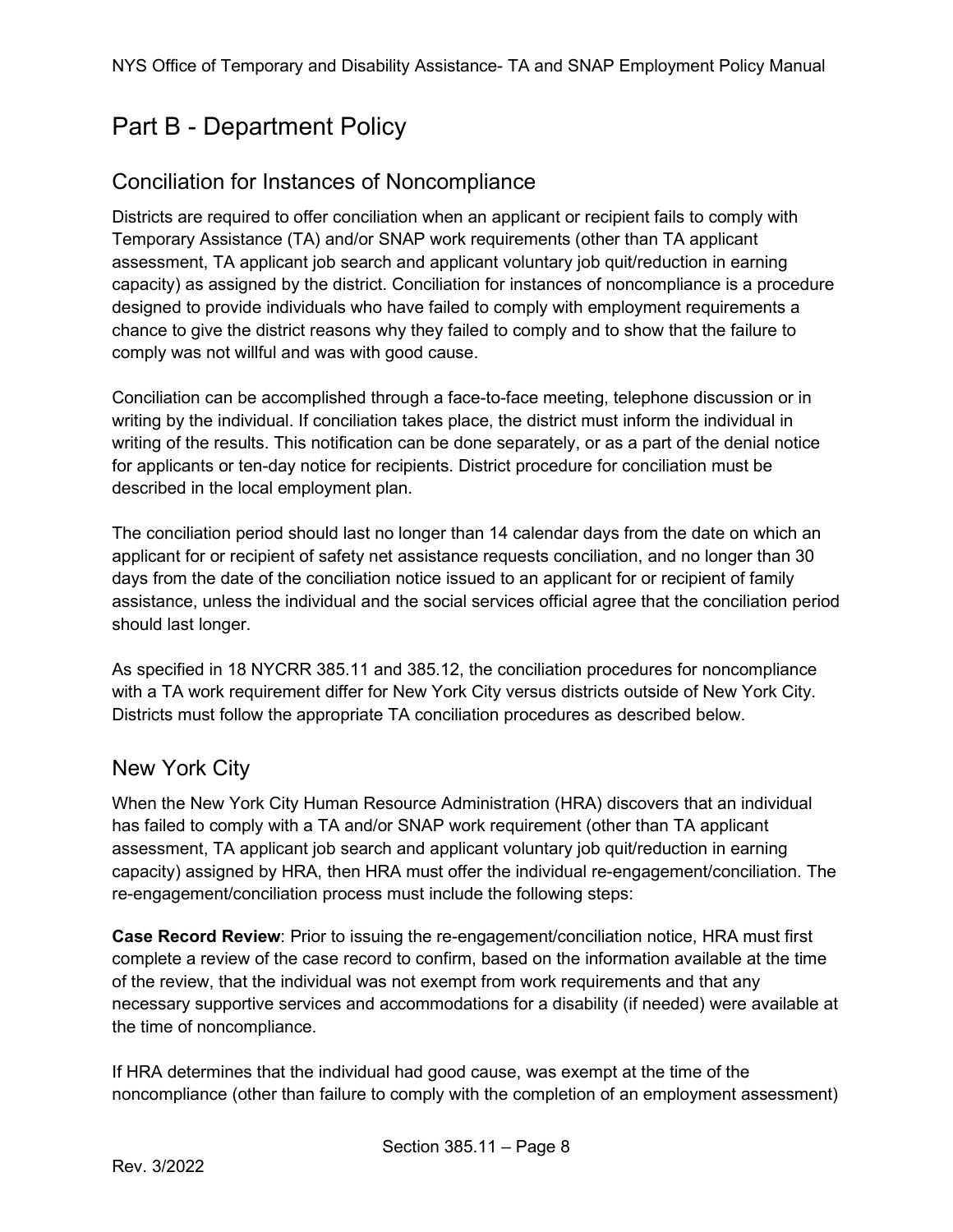or that any necessary supportive service or accommodation for a disability was not available at the time of noncompliance, the re-engagement/conciliation process must be terminated, no reengagement/conciliation notice should be sent, and a sanction should not be imposed.

If an individual is determined to be nonexempt, HRA should provide the necessary supportive services or accommodation and seek to re-engage the individual in work activities consistent with the individual's employment assessment and any documented work limitations.

If an individual is determined to be exempt from work requirements, HRA should determine the individual's current employability status, and if still exempt, determine if engagement in any treatment, medical care, or rehabilitation is appropriate.

**Issuance of Re-engagement/Conciliation Notice:** If HRA determines, based on the information available at the time of the case review, that the individual was not exempt, and that any necessary supportive services (e.g., childcare, transportation, and accommodations for a disability) were available at the time of noncompliance, the re-engagement/conciliation notice must be issued by HRA to inform the individual of the opportunity to avoid a TA sanction and a pro-rata reduction or discontinuance in TA benefits by demonstrating compliance with the assigned work activity, by documenting that they are exempt from work activities, or by showing good cause for the failure to comply.

The re-engagement/conciliation notice must:

- identify the specific act or acts of noncompliance (failure or refusal to participate) that has/have taken place;
- inform the individual of the right to avoid the pro-rata reduction in TA benefits through re-engagement (demonstrating compliance with assigned work requirements, by documenting an exemption consistent with 18 NYCRR §385.2 or by otherwise demonstrating that the noncompliance was not intentional or with good cause);
- indicate that HRA has reviewed the case record and based on the information available determined that the individual is not exempt from work requirements and that the necessary supportive services and accommodations for a disability were available at the time of the noncompliance;
- explain what would constitute good cause and provide examples of acceptable forms of documentation that may be provided to HRA to warrant an exemption or excused absence (e.g. medical note, letter from the court, etc.); and
- indicate that the individual has 10 calendar days to appear at the conciliation conference to explain why they did not participate in the assigned work requirement.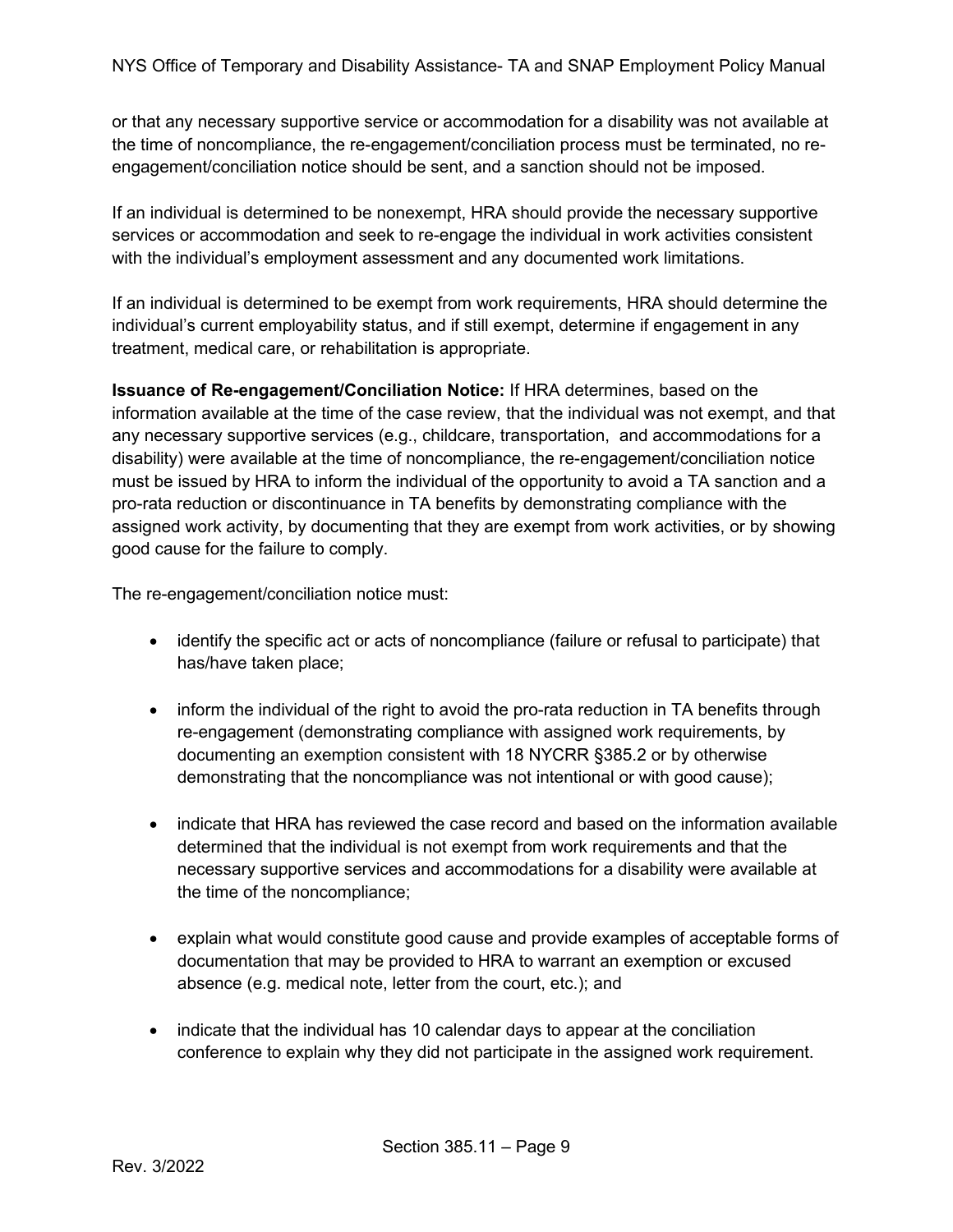For individuals who participate in the conciliation appointment HRA must evaluate good cause and whether the noncompliance was willful. The individual is responsible for notifying HRA of the reasons for refusing or failing to comply with a work requirement and for providing documentation to support any claim of good cause, or exemption from work requirements. Since the determination of good cause may be based upon the credible explanation provided by the client, with or without supporting documentation, good cause may be granted without documentation in some circumstances and should be noted in the case record.

There should be no finding of willful and without good cause based on the refusal or failure to comply with a single appointment or work requirement if the individual is otherwise participating in work activities as assigned by HRA. If it is determined that the individual did not have good cause and that their actions to not comply with work requirements were willful, HRA must inform the individual of the ability to avoid the TA sanction by demonstrating compliance with an assigned work activity for a minimum of five business days but no more than 10 business days. Demonstrating compliance means that the individual engages in the assigned work activity and fully participates as assigned by HRA for at least five business days. If the individual indicates an agreement to comply, HRA must immediately re-engage the individual in work activities. Engagement in the assigned work activity for five business days, as assigned by HRA, will demonstrate that the individual is willing to comply with TA and SNAP work requirements and permit the individual to avoid a work-related sanction. If the individual participates as assigned for at least five business days, no sanction should be imposed.

Note: Individuals should not be terminated from a work activity during the re-engagement/ conciliation process, unless HRA determines that the work activity is no longer consistent with the individual's employment assessment or any documented work limitations, or the activity is no longer available. This will help ensure that an individual has the ability to immediately reengage during the re-engagement/conciliation process.

For individuals who do not respond to the re-engagement/conciliation notice within the 10-day time limit, HRA must determine, based on the information available to the district, whether the alleged refusal or failure to comply was willful and without good cause without the individual's input. If the individual is otherwise participating in work activities as assigned by HRA, there shall be no finding of willfulness without good cause based on a single missed appointment or infraction.

The re-engagement/conciliation process for the specific act of noncompliance cited in the reengagement/conciliation notice must end once HRA confirms that the individual demonstrated compliance by appearing at the assigned work activity and participating for a minimum of 5 business days. The individual would thereafter be expected to continue to participate as assigned. Any subsequent act of noncompliance with assigned work requirements would be considered a separate instance of noncompliance and must be addressed through a separate re-engagement/conciliation and sanction process.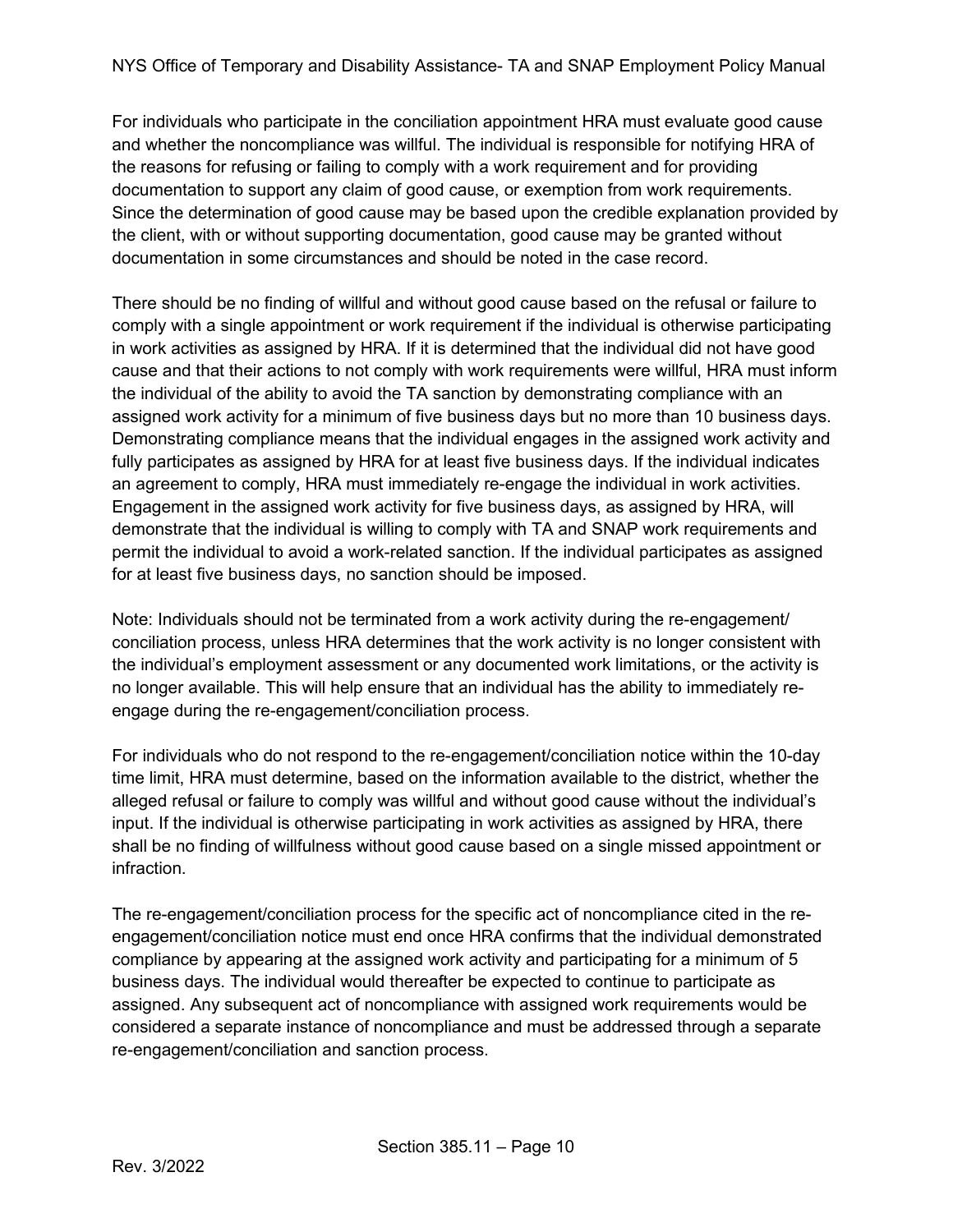The re-engagement/conciliation period shall last no longer than 30 calendar days from the issuance date of the conciliation/re-engagement notice, unless the HRA extends the period based on case specific circumstances.

TA applicants and recipients who do not respond to the re-engagement/conciliation notice, refuse to or do not demonstrate compliance as assigned by HRA for a minimum of 5 business days may be subject to a non-durational TA and/or durational SNAP sanction in those instances where the worker determines that the individual intentionally and without good cause refused or failed to comply with an assigned work requirement.

#### <span id="page-10-0"></span>Districts Outside Of New York City

When the district discovers that a TA applicant or recipient individual has failed to comply with a TA and/or SNAP work requirement (other than TA applicant assessment, TA applicant job search and applicant voluntary job quit/reduction in earning capacity), it must send the individual a notice which indicates that there has been a failure to comply and that the individual has ten days to respond. Such notice must:

- identify the specific act or acts of noncompliance (failure or refusal to participate) that has/have taken place;
- inform the individual of the right to avoid the pro-rata reduction in TA benefits by documenting an exemption consistent with 18 NYCRR §385.2 or by otherwise demonstrating that the noncompliance was not intentional and was with good cause;
- explain what would constitute good cause and provide examples of acceptable forms of documentation that may be provided to districts to warrant an exemption or excused absence; and
- indicate that the individual has 10 calendar days to respond and request conciliation.

If the individual responds to the notice within the time allowed, they must be provided the opportunity to report to the district and provide reasons for the noncompliance. The district must review the reasons provided by the individual, along with any other evidence it has about the noncompliance and make a determination of whether the noncompliance was both willful and without good cause.

If the district determines that the individual had good cause, was exempt at the time of the noncompliance (other than failure to comply with the completion of an employment assessment) or that any necessary supportive service or accommodation for a disability was not available at the time of noncompliance, a sanction should not be imposed.

If the individual does not respond to the conciliation notice within the prescribed time limit, the district must make a determination of good cause without the individual's input. If the district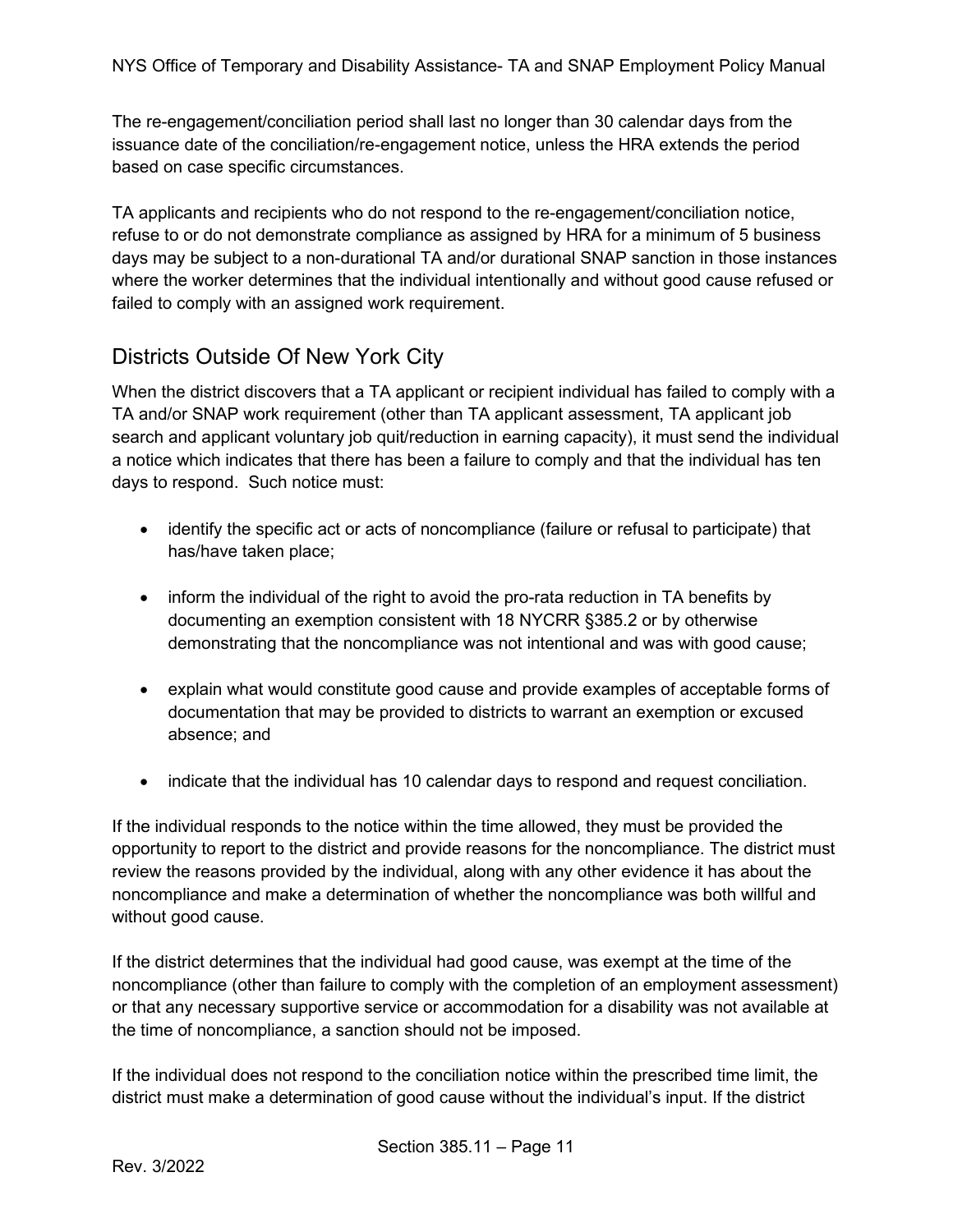determines that the failure to comply was both willful and without good cause, then it must send the individual a ten-day notice of intent to reduce pro-rata in a multi-person case) or discontinue benefits (for a single person case).

#### <span id="page-11-0"></span>Supplemental Nutrition Assistance Program (SNAP)

Districts are required to provide non-exempt SNAP work registrants who fail or refuse to comply with a mandatory SNAP Employment and Training (E&T) requirement the opportunity to request conciliation and to demonstrate compliance in a SNAP work activity to avoid the SNAP workrelated sanction. All districts must implement SNAP conciliation procedures consistent with the requirements as described below.

If a non-exempt SNAP work registrant refuses or fails to comply with a mandatory SNAP E&T work requirement, districts must make a determination as to whether the refusal or failure to comply was willful and without good cause. Districts are also required to offer all SNAP recipients who fail or refuse to comply with an assigned work activity willfully and without good cause an opportunity to avoid a SNAP sanction by demonstrating compliance. Districts must continue to make certain that individuals have the opportunity to document an exemption from participation in SNAP work activities at any time during this process. Individuals who demonstrate that the noncompliance was not willful, had good cause, or document an exemption from SNAP E&T requirements, or demonstrate compliance with SNAP work requirements as assigned by the district would not be subject to a SNAP E&T sanction.

Note: The requirements for conciliation do not apply to noncompliance with a SNAP E&T requirement by SNAP applicants or voluntary job quit or reduction in earnings by SNAP applicants (other than SNAP work registrants who have received expedited SNAP benefits and as such are considered SNAP recipients consistent with federal regulations). Districts should not offer the opportunity for conciliation and/or re-engagement to SNAP applicants who fail or refuse to comply with a SNAP E&T requirement or voluntarily quit or reduce earnings without good cause. Districts must continue to consider good cause when evaluating a SNAP applicant's failure to comply with a SNAP E&T requirement or voluntary quit or reduction in work effort, but are not required to offer the opportunity to avoid a SNAP sanction by demonstrating compliance.

If a non-exempt SNAP work registrant fails or refuses to comply with an assigned SNAP E&T work activity, districts should document this information in the case record and must issue the SNAP conciliation notice to inform the work registrant of the noncompliance, the opportunity to show that the individual's failure to comply was not willful and was with good cause, and the opportunity to demonstrate compliance with SNAP work activities to avoid a SNAP E&T sanction.

The conciliation notice must:

• identify the specific act or acts of noncompliance (failure or refusal to participate) that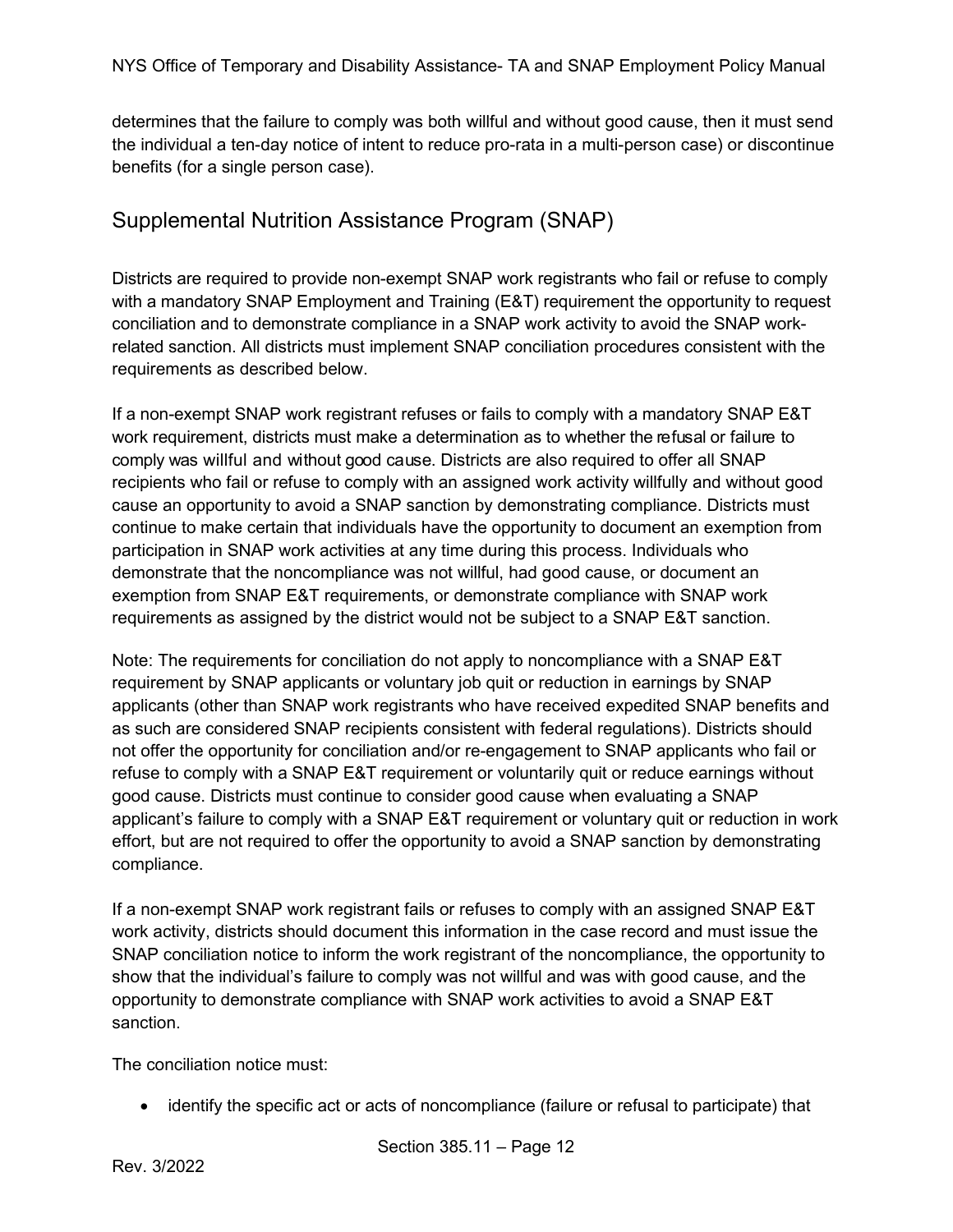has/have taken place;

- inform the individual of the right to avoid the incremental reduction in SNAP benefits by documenting good cause for the noncompliance, by documenting an exemption from SNAP work requirements, or by demonstrating compliance with assigned work requirements;
- explain what would constitute good cause and provide examples of acceptable forms of documentation that may be provided to districts to warrant an exemption or excused absence; and
- indicate that the individual has 10 calendar days to respond and request conciliation and/or re-engagement in SNAP work activities.

Individuals must be provided at least 10 days from the date of the conciliation notice to respond and request conciliation and/or re-engagement in SNAP work activities.

Districts have the ability to conduct conciliations in person, by phone, and/or by mail. For individuals who are receiving SNAP and TA concurrently, districts can inform the individual of the opportunity for SNAP conciliation and the opportunity to demonstrate program compliance to avoid a SNAP sanction through the same conciliation notice.

If an individual responds to the conciliation notice within the timeframe allowed, does not have good cause for the failure to comply and indicates a desire to avoid a SNAP E&T sanction through demonstrated compliance, the district should re-engage the individual and may require up to 10 days of demonstrated compliance consistent with Section 5.2 of the district's Temporary Assistance and SNAP Employment Plan approved by OTDA. Districts may add additional days, if the individual has good cause during the demonstrated compliance period, provided that the total number of days that an individual is required to demonstrate compliance does not exceed 10 days. Districts are required to provide child care or transportation services that are necessary to enable the participant to demonstrate compliance with SNAP work requirements.

Individuals may be assigned to the same work activity for which they failed to comply to demonstrate compliance to avoid a SNAP E&T sanction, unless the district determines that the work activity is no longer available or is no longer consistent with the individual's employment assessment and plan.

Additionally, no adjustment is necessary to the hours of a work experience assignment during the demonstrated compliance period since the individual continues to receive the same amount of benefits during the demonstrated compliance period. The maximum hours that the individual may be assigned to work experience may need to be adjusted prospectively, if there is a change in the amount of TA and/or SNAP benefits payable to the household. Individuals who have been directly assigned to a SNAP work activity to start the demonstrated compliance period before the end of the 10-calendar day conciliation period may be offered the opportunity to reschedule due to a conflict. However, the start date of the demonstrated compliance must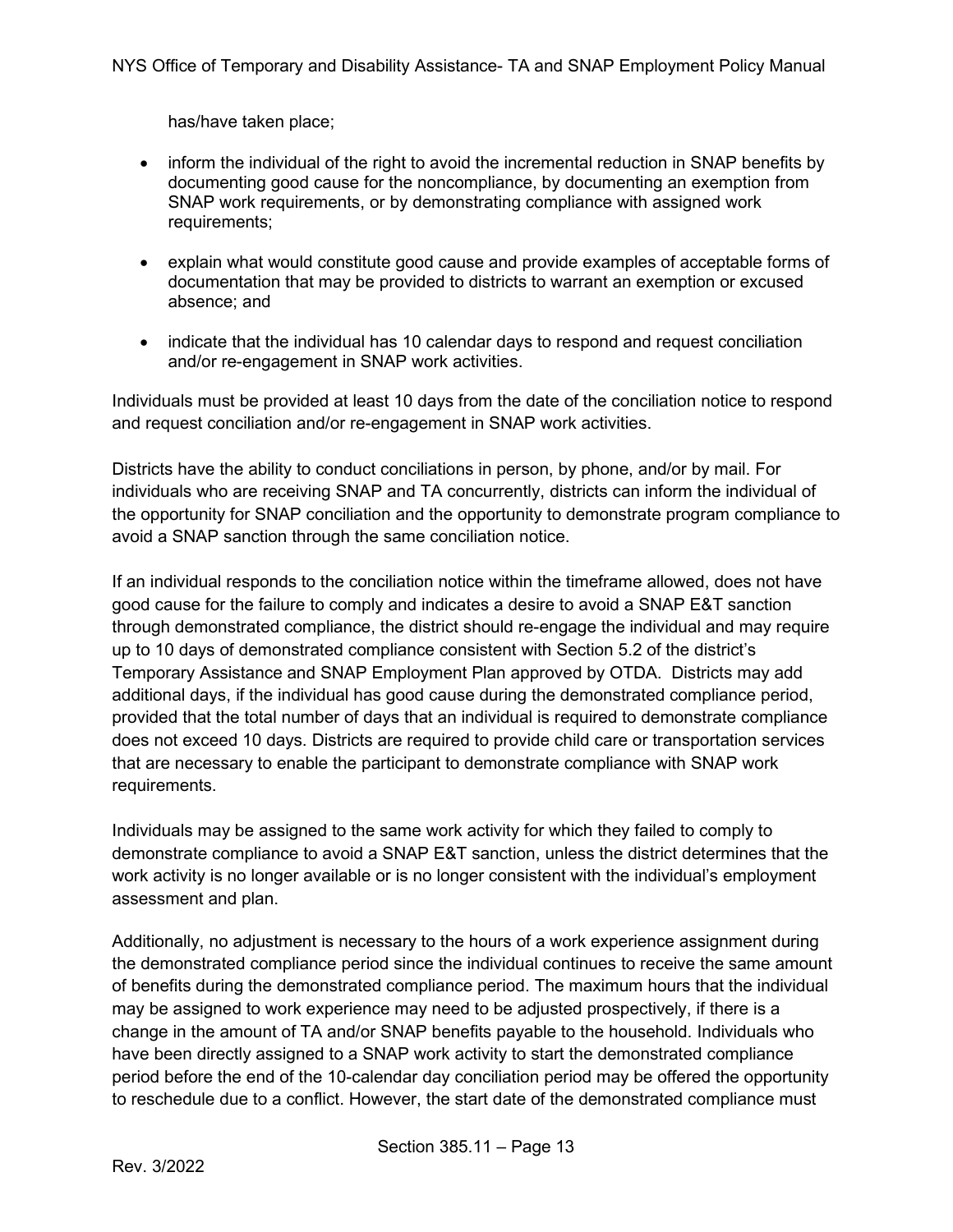begin no later than the end of the 10-calendar day conciliation period, unless the individual has a good cause reason.

Individuals who demonstrate good cause or document an exemption from SNAP E&T requirements would not be subject to a SNAP E&T sanction. Individuals who demonstrate good cause but are not otherwise exempt from SNAP E&T requirements should be reassigned to appropriate work activities.

If a recipient claims to have good cause or claims to be exempt from SNAP work requirements, but the district subsequently determines that the recipient did not have or failed to document good cause/exemption, the recipient must be offered the opportunity to demonstrate compliance in a SNAP work activity to avoid the SNAP sanction.

If the individual does not have good cause or does not document an exemption from SNAP work requirements and does not demonstrate compliance to the satisfaction of the district, consistent with the district's approved TA and SNAP employment plan, the district should issue a notice of intent and impose the appropriate SNAP E&T sanction. (Additional detailed information regarding notice requirements is provided in section 385.12 of this Manual).

#### <span id="page-13-0"></span>Creating the Conciliation Notice

Workers in districts outside of New York City may create a conciliation notice using the noncompliance functions in the Welfare-to-Work Caseload Management System (WTWCMS), or may use the manual notice, LDSS-4230 Conciliation Notification or LDSS-4230A SNAP Conciliation Notification.

When creating a conciliation notice using WTW CMS the worker must select the correct "type of noncompliance" based on whether the noncompliance applies to only TA employment requirements, both TA and SNAP employment requirements or only SNAP employment requirements. After selecting the appropriate "type of noncompliance" the worker will enter the required information to explain the work activity assignment the individual failed to comply with and the date (or range of dates) of the missed appointment/activity assignment. When sending a SNAP conciliation notice the worker may include information regarding an appropriate SNAP work assignment for the individual to engage in to demonstrate program compliance to avoid a SNAP sanction or may include contact information for the client to request assignment to a SNAP work activity to demonstrate program compliance to avoid a SNAP sanction.

Districts that elect not to use WTWCMS to generate the conciliation notice must instruct workers to identify the type of noncompliance and the corresponding manual notice (or local equivalent approved by OTDA) to be used to offer conciliation and/or the opportunity to avoid a SNAP E&T sanction by demonstrating compliance with SNAP work activities.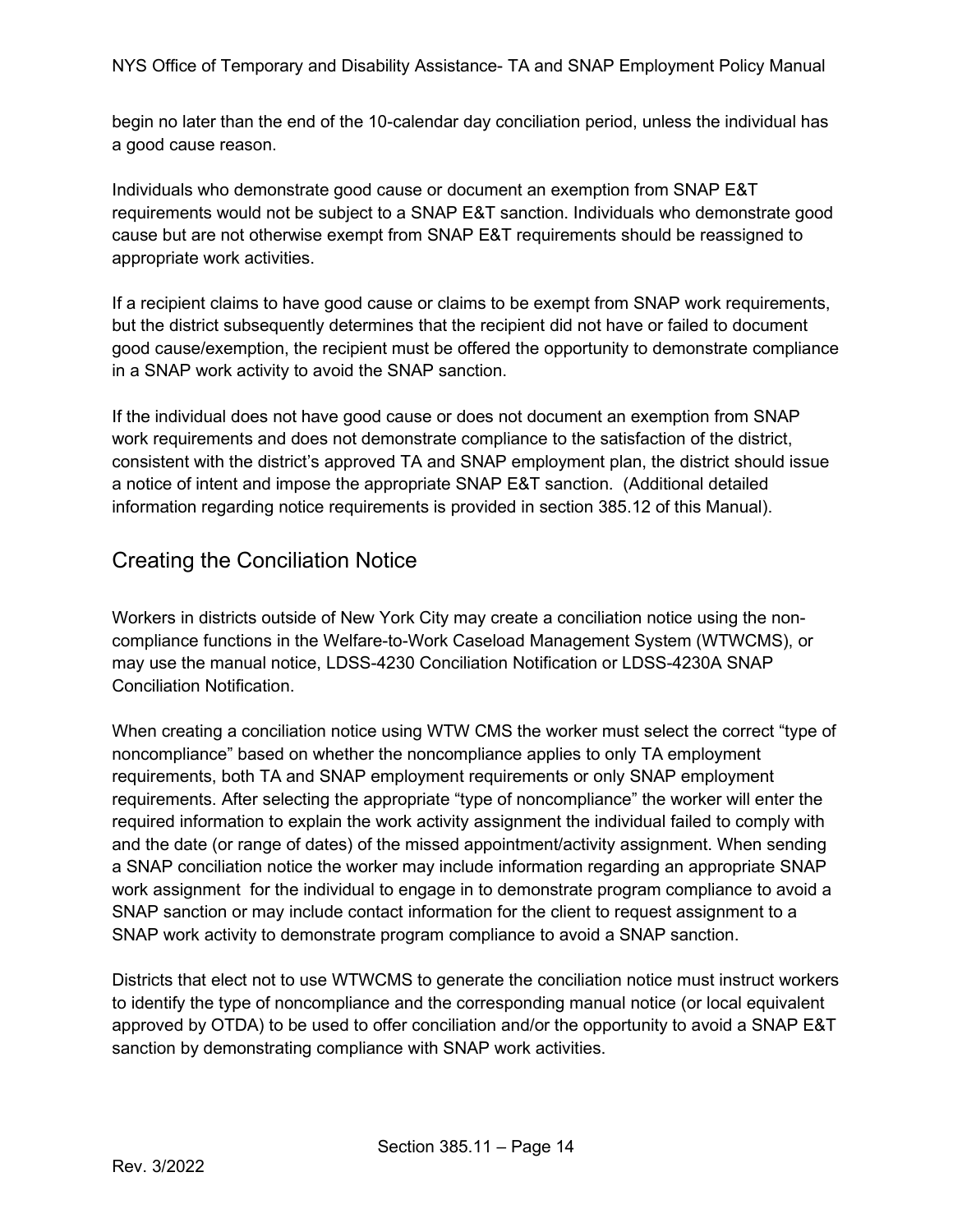Districts should update the non-compliance tab in WTWCMS at each stage of the conciliation and sanction process, including the conciliation response and resolution information, and add detailed client notes to document the client's response to conciliation, the reasons provided by the client for the failure to comply, and the district's determination of willful and without good cause. Additionally, for clients who demonstrate program compliance to avoid a SNAP sanction, the case record must contain documentation to verify the client's compliance with the work activity assignment to support the district's decision to not impose a SNAP sanction.

Conciliation information for cases in New York City is maintained in the Human Resource Administration's New York City Work Accountability and You (NYCWAY) system. If a manual conciliation notice is needed, HRA workers should use the LDSS-5087 NYC Re-engagement and Conciliation Notice.

#### <span id="page-14-0"></span>Dispute Resolution (Temporary Assistance)

Districts must establish a conciliation procedure for resolving grievances initiated by clients assigned to TA work activities to dispute a particular work activity assignment, including the district's response to the individual's request for health-related accommodations. Conciliation for disputing assignments requires a meeting with the individual, the appropriate district staff and/or an independent mediator.

An individual may initiate the dispute resolution procedure by submitting a grievance in writing. District must conduct at least one conciliation meeting with the individual within 30 days of the day on which the grievance was submitted. In such meeting, the grievance must be mediated by:

- an agreement with an independent entity; or
- supervisory staff who are trained in mediation and who have no direct responsibility for the individual's case; or
- designated supervisory staff who have no direct responsibility for the individual's case and who are not trained in mediation.

No sanction relating to the subject of the dispute should be imposed during the conciliation process, which begins on the day when the individual submits a grievance in writing and ends when the individual is provided written notice of the results of the conciliation.

The individual retains the right to request a fair hearing if the issue is not resolved in the participant's favor. The individual shall be required to participate in assigned work activities during the dispute resolution and fair hearing process.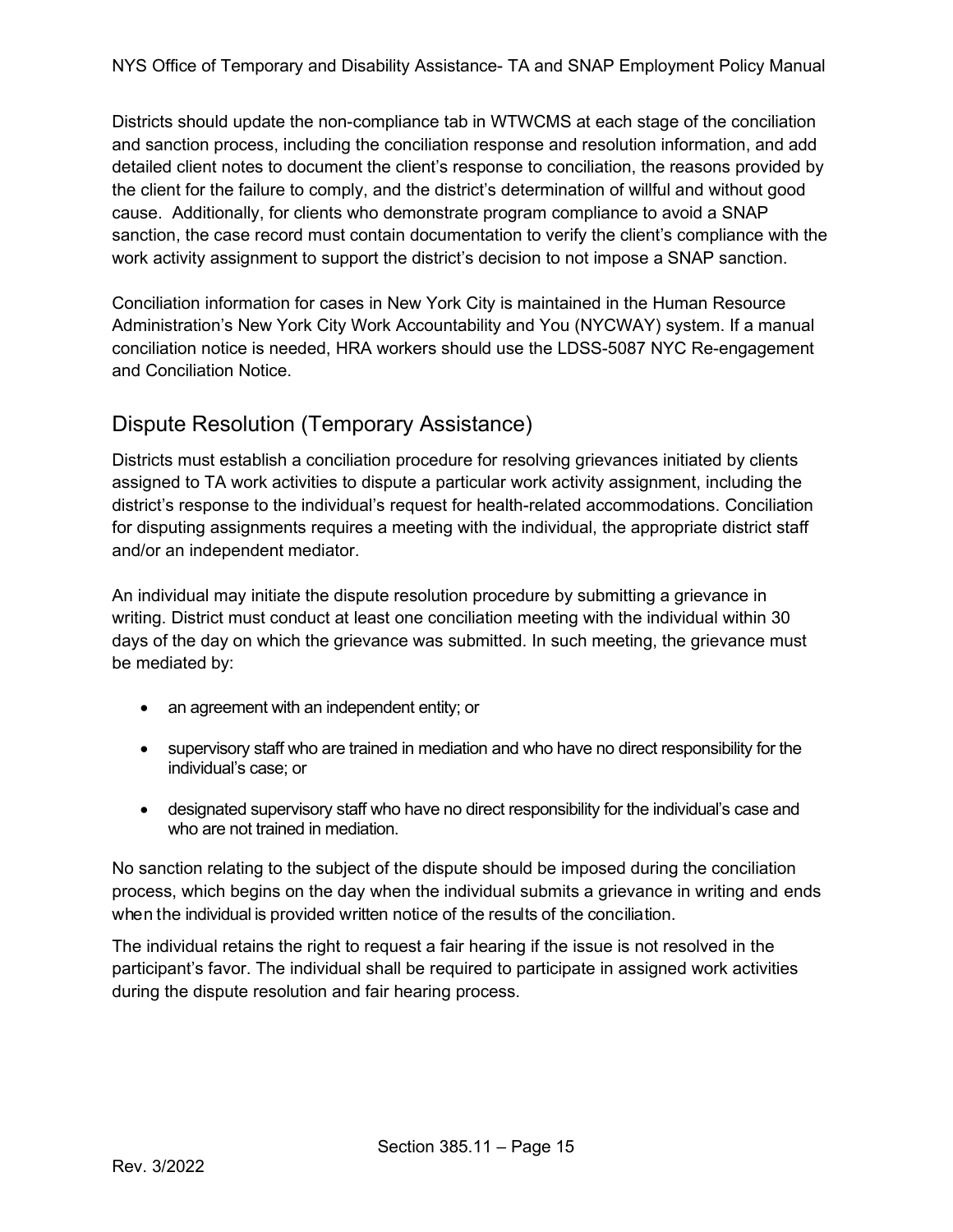### <span id="page-15-0"></span>Part C - Questions and Answers

- Q.1 Must a district offer conciliation to TA applicants who fail to comply with work requirements?
- A.1 Not in all instances. Applicants who are assigned to and fail to comply with an employability assessment or job search, or who fail to accept an offer of employment are not entitled to conciliation. Conciliation is required in instances where TA applicants refuse or fail to comply with work activity requirements other than assessment and job search.
- Q.2 Does the SNAP conciliation process apply to non-compliance by a SNAP applicant?
- A.2 No, the SNAP conciliation process does not apply to noncompliance by a SNAP applicant (who is not receiving expedited SNAP benefits) or to applicant voluntary job quit.
- Q.3 Does the SNAP conciliation process apply to an individual who has failed to comply with TA applicant job search and has received expedited SNAP benefits when the TA application was filed?
- A.3 Yes, since such individuals are considered to be SNAP recipients. When a non-exempt work registrant who has received expedited SNAP benefits, or was already a member of an active NTA/SNAP case at the time of applying for TA, has failed to comply with a TA applicant work activity, the individual must receive a SNAP conciliation notice and offered the opportunity to demonstrate compliance to avoid the SNAP sanction. For example:

A non-exempt individual who applied for TA and SNAP and received expedited SNAP benefits fails without good cause to comply with applicant job search, which was assigned as both a TA and a SNAP work requirement. The worker would issue a notice to deny the TA application for the assistance unit and would separately need to offer the individual the opportunity to avoid the SNAP E&T sanction by demonstrating compliance in a SNAP work activity to the satisfaction of the social services district. While the individual was in applicant status for TA purposes, the individual would be considered a SNAP recipient based on the receipt of expedited SNAP benefits. The worker issues the LDSS-4230A SNAP Conciliation Notification to offer conciliation and the opportunity to avoid the SNAP E&T sanction. If the individual demonstrates compliance to avoid the SNAP E&T sanction the district must complete a separate determination to determine the household's eligibility for ongoing SNAP benefits.

Note: A separate determination to evaluate the household's eligibility for SNAP benefits would need to be completed regardless of whether or not the individual demonstrates compliance with SNAP E&T requirements. If a SNAP recipient does not document good cause/exemption from SNAP work requirements and does not demonstrate compliance, a SNAP E&T sanction would be imposed consistent with 18 NYCRR §385.12. SNAP benefits for the remainder of the SNAP household must be determined.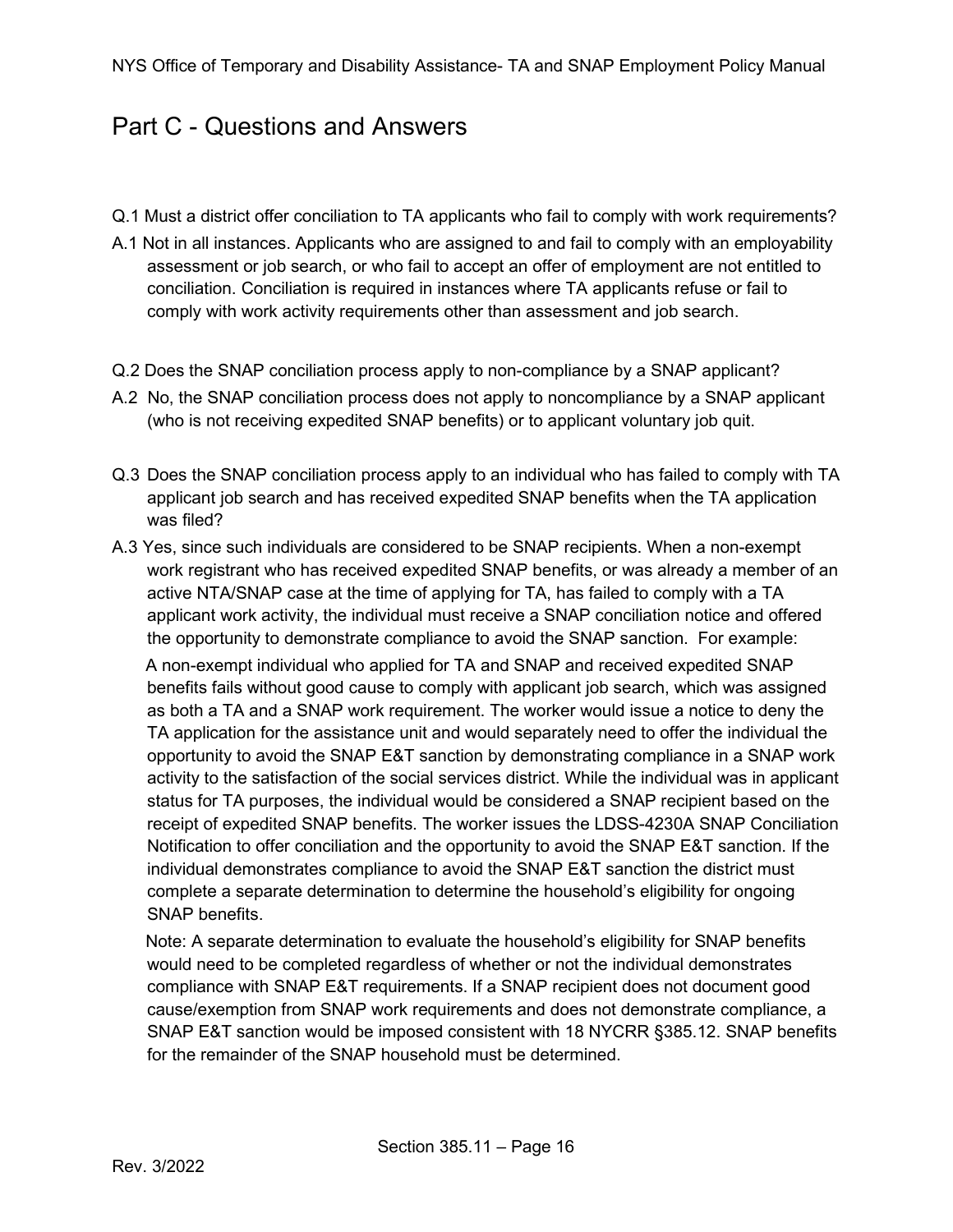- Q.4 Does the SNAP conciliation process apply to non-exempt SNAP recipients who are subject to SNAP work requirements who are concurrently receiving TA benefits?
- A.4 Yes, because in New York State individuals receiving both TA and SNAP benefits are mandatory participants for SNAP employment and training assignments. Therefore, when a TA/SNAP recipient is assigned to a work assignment, failure to comply results in a TA sanction and a SNAP sanction unless the individual is exempt from SNAP work requirements. SNAP work registrants who also receive TA benefits and fail to comply with a concurrent TA/SNAP work requirement must be offered the opportunity to demonstrate compliance to avoid the SNAP sanction. The same procedure must be followed for individuals receiving TA and receiving SNAP benefits on a SNAP-Mix case. For example:

A non-exempt work registrant individual who is receiving TA and receiving SNAP on a SNAP-Mix case is considered a mandatory participant for SNAP employment and training assignments. The non-exempt work registrant would be subject to the TA and SNAP work requirements and would be issued a joint TA/SNAP conciliation notice. However, if it is determined that the individual willfully and without good cause failed to comply with the assigned work requirement and the individual does not demonstrate compliance with a SNAP work activity to the satisfaction of the district, the worker outside of NYC would need to issue separate Notices of Intent to impose a TA employment sanction on the TA case and a SNAP E&T sanction on the SNAP-Mix case. Separate notices are required outside of NYC because the TA and the SNAP benefits are issued through separate case numbers. TA and SNAP benefits for the same household are generally issued on the same suffix in NYC, except for multi suffix cases. For a household greater than one (and is not a multisuffix), the worker at the NYC HRA Job Center would enter the information on the Client Notices System (CNS) to generate the sanction notice and complete the transaction on WMS to implement both the TA and SNAP sanction. For single individual households, the worker at the NYC HRA Job Center would enter the information on the Client Notice System (CNS) and complete the transaction on WMS to send the Notice of Intent and implement the TA sanction and then process a separate determination for SNAP benefits. If the individual does not document good cause or an exemption from SNAP work requirements and does not timely demonstrate compliance with an assigned SNAP work activity to avoid the SNAP sanction the separate determination may be used to generate the Notice of Adverse Action to impose the SNAP sanction consistent with 18 NYCRR 385.12.

- Q.5 Can districts extend the opportunity to avoid a SNAP sanction by demonstrating program compliance to individuals who are subject to sanction for failure to comply with TA employment requirements?
- A.5 For districts outside of New York City, there is no authority to give a TA applicant or recipient an opportunity to prospectively demonstrate compliance to avoid a TA sanction. The district must determine, based on the information at the time of the noncompliance that the noncompliance was willful and without good cause before imposing a TA employment sanction.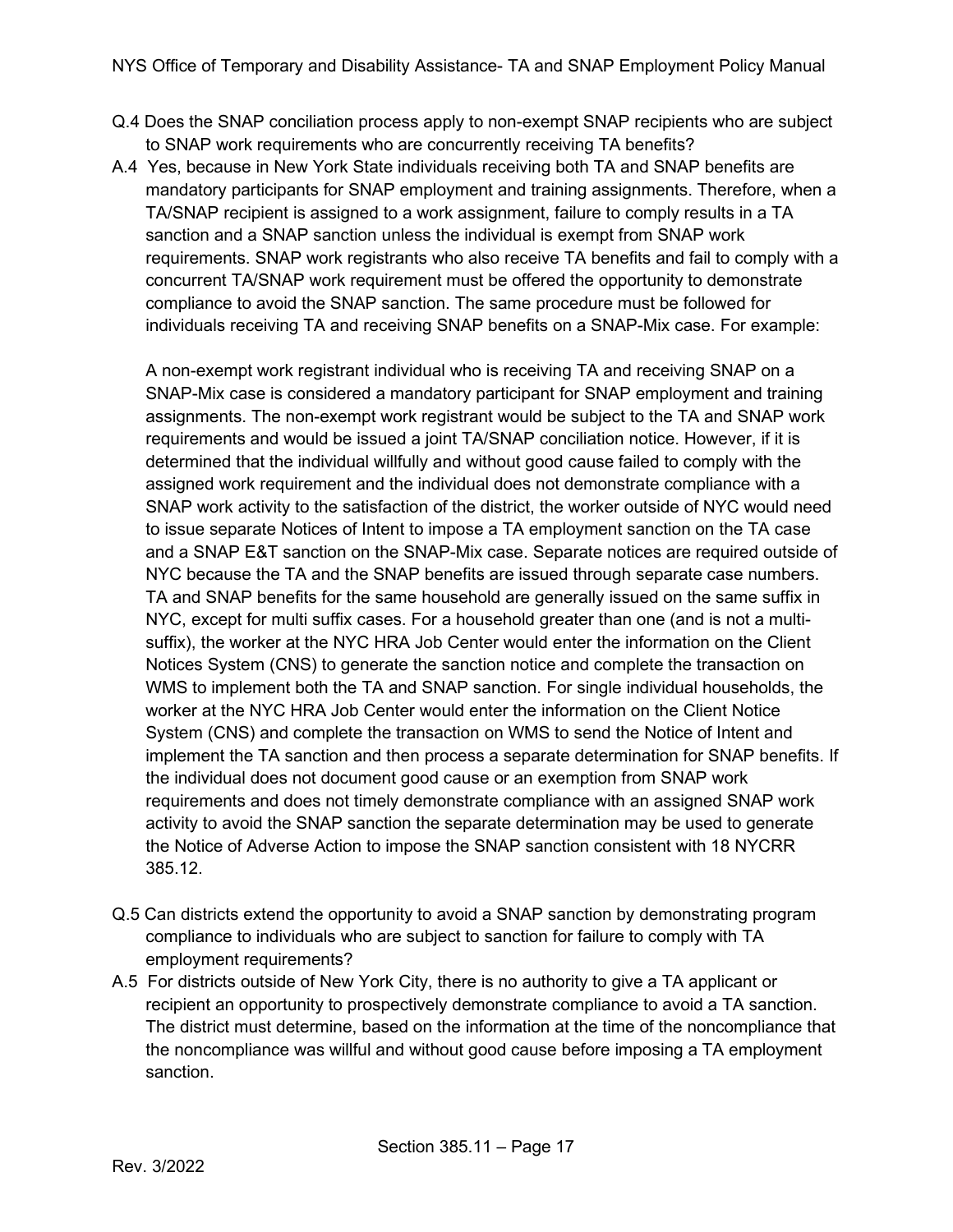For New York City, TA applicant or recipient must be offered the opportunity to avoid a work-related sanction for refusal or failure to comply with a TA work requirement (other than applicant assessment, applicant job search and applicant voluntary job quit/reduction in earning capacity) assigned by the district.

- Q.6 Would a TANF recipient who has a child under the age of 6 and fails to comply with a work experience assignment be offered SNAP conciliation with the opportunity to demonstrate compliance to avoid a SNAP sanction?
- A.6 Yes, a TANF recipient with a child under the age of 6, who is also receiving SNAP benefits and who was assigned to work experience, would be subject to a sanction for both TA and SNAP if the failure to comply with work experience was both willful and without good cause. However, the individual must be offered the opportunity to demonstrate compliance to avoid a SNAP sanction, unless the individual documents good cause or another exemption from SNAP work requirements. Please note that the ability to sanction a TA recipient who is exempt from SNAP work requirements as the caretaker of a child under the age of 6 and who willfully and without good cause to comply with a work experience assignment does not apply to Safety Net Assistance funded recipients. Safety Net Assistance funded recipients who are determined to be exempt from SNAP work requirements as the caretaker of a child under the age of 6 cannot be sanctioned from SNAP benefits for noncompliance with SNAP work requirements, however they may be required to participate in TA work activities, including work experience (unless otherwise determined exempt consistent with 18 NYCRR 385.2), and may be subject to a TA sanction for failure to comply with TA work requirements.
- Q.7 What SNAP activities may an individual be required to participate in to avoid a SNAP E&T sanction?
- A.7 The recipient would need to participate in a SNAP work activity as assigned by the district. The SNAP work activity required during the demonstrated compliance period does not need to be the same work activity that the recipient did not comply with. The original work activity may not be available or may no longer be consistent with the individual's employment assessment and plan. Demonstrated compliance may vary based on the case circumstances and the assigned work activity. Examples include:
	- Reporting to the assigned work activity and participates as assigned for the number of days assigned by the district (see information below);
	- Completing job search as required by the district;
	- Reporting to and complying with an assessment appointment.

The time period established for demonstrating compliance to the satisfaction of the district cannot exceed the demonstrated compliance period outlined in section 5.2 of the district's Temporary Assistance and SNAP Employment Plan approved by OTDA, which cannot exceed ten days. It would not be sufficient to deem the individual to have demonstrated compliance to avoid a SNAP E&T sanction on the basis of providing information regarding the availability of job search services or based on an indication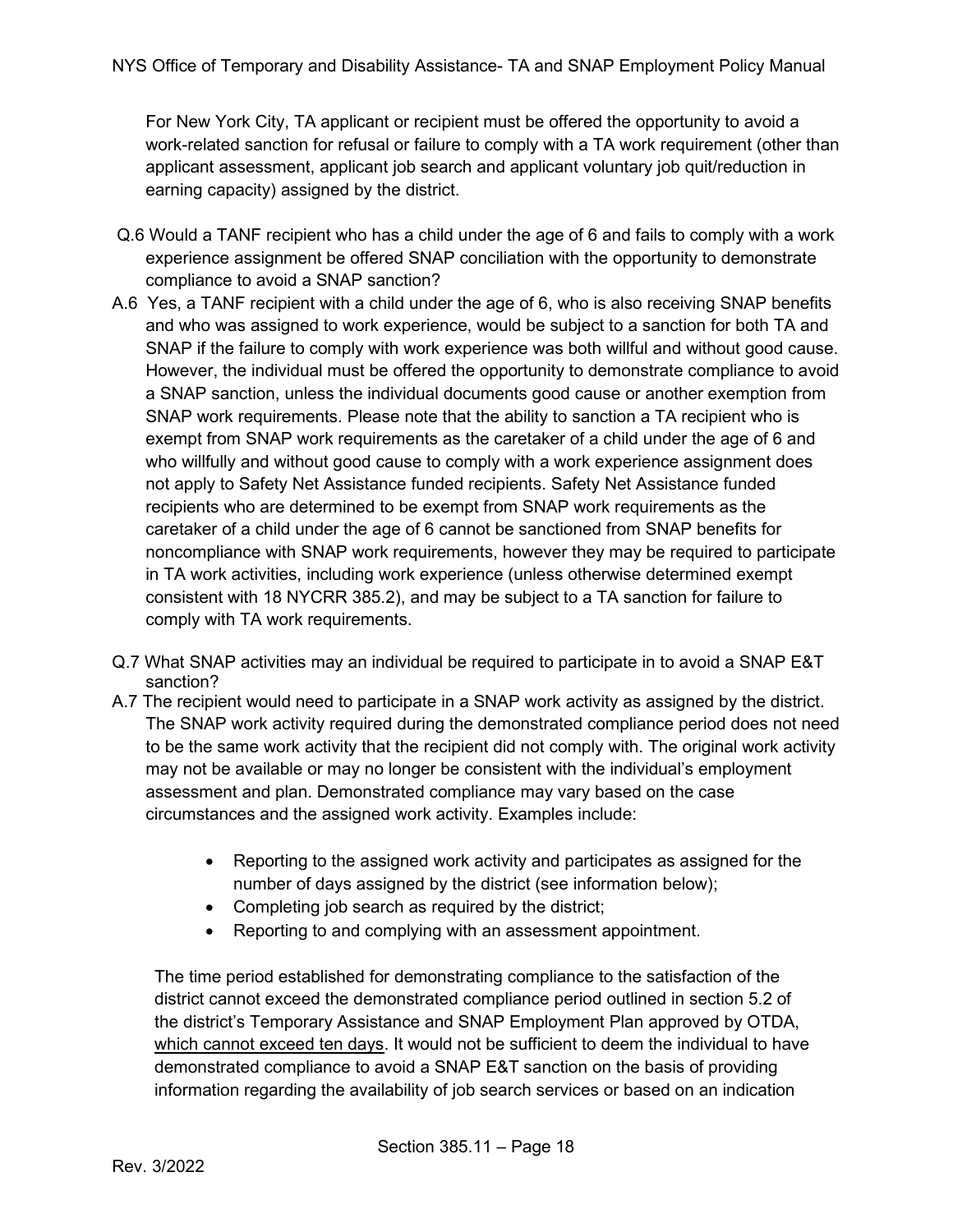that the individual is now willing to comply with SNAP employment requirements. The individual must engage in the assigned activity for the number of days assigned by the district.

- Q.8 What if, at conciliation, the client states that they do not want to comply in order to retain their SNAP benefits?
- A.8 If the client indicates that they are not willing to demonstrate compliance to avoid a SNAP sanction and does not otherwise claim an exemption or good cause, the agency must document the offer and the individual's declination of a SNAP work activity as part of the case record and then proceed with imposing both a TA and SNAP sanction if the results of conciliation otherwise indicates the client's failure to comply was both willful and without good cause.
- Q.9 The direct job search option on the conciliation notice allows the worker to enter the date that the individual is required to provide documentation to demonstrate that the individual has complied with SNAP work requirements by completing job search as required by the district. Can the return date be less than 10 days, if a district's demonstrated compliance policy is less than 10 days for noncompliance with TA work requirements?
- A.9 No, when using the direct job search option on the conciliation notice the district is required to provide at least 10 days for the individual to request conciliation or to demonstrate compliance with SNAP work requirements.
- Q.10 Will a SNAP recipient receive a notice if the recipient complied with the option to avoid a SNAP sanction, but their TA case was denied for failure to complete a TA applicant activity?
- A.10 If the individual applies jointly for TA and SNAP benefits, the district would need to issue a decision on the TA application and then process a separate determination to determine the household's SNAP and MA eligibility consistent with existing requirements. The district would also issue a SNAP only conciliation notice if the individual is a work registrant (or otherwise subject to SNAP work requirements under the comparable disqualification provision) to give the individual the opportunity to demonstrate compliance or document good cause/exemption from SNAP work requirements. If the household provided all required documentation to determine the household's ongoing SNAP eligibility, the district would issue a SNAP notice to notify the household of their SNAP eligibility and benefit amount in accordance with existing procedures. There should be no delay in determining the household's eligibility for SNAP benefits. If the individual does not demonstrate compliance to avoid the SNAP sanction and does not document good cause or an exemption from SNAP work requirements, a separate sanction notice must be issued, and the SNAP sanction imposed the following month. There is no requirement to notify the individual separately of the results of the conciliation process. Therefore, no additional notice would be issued for households that have received expedited SNAP benefits and the appropriate notice of eligibility under expedited processing, if the individual demonstrates compliance to avoid the SNAP sanction, but the household does not